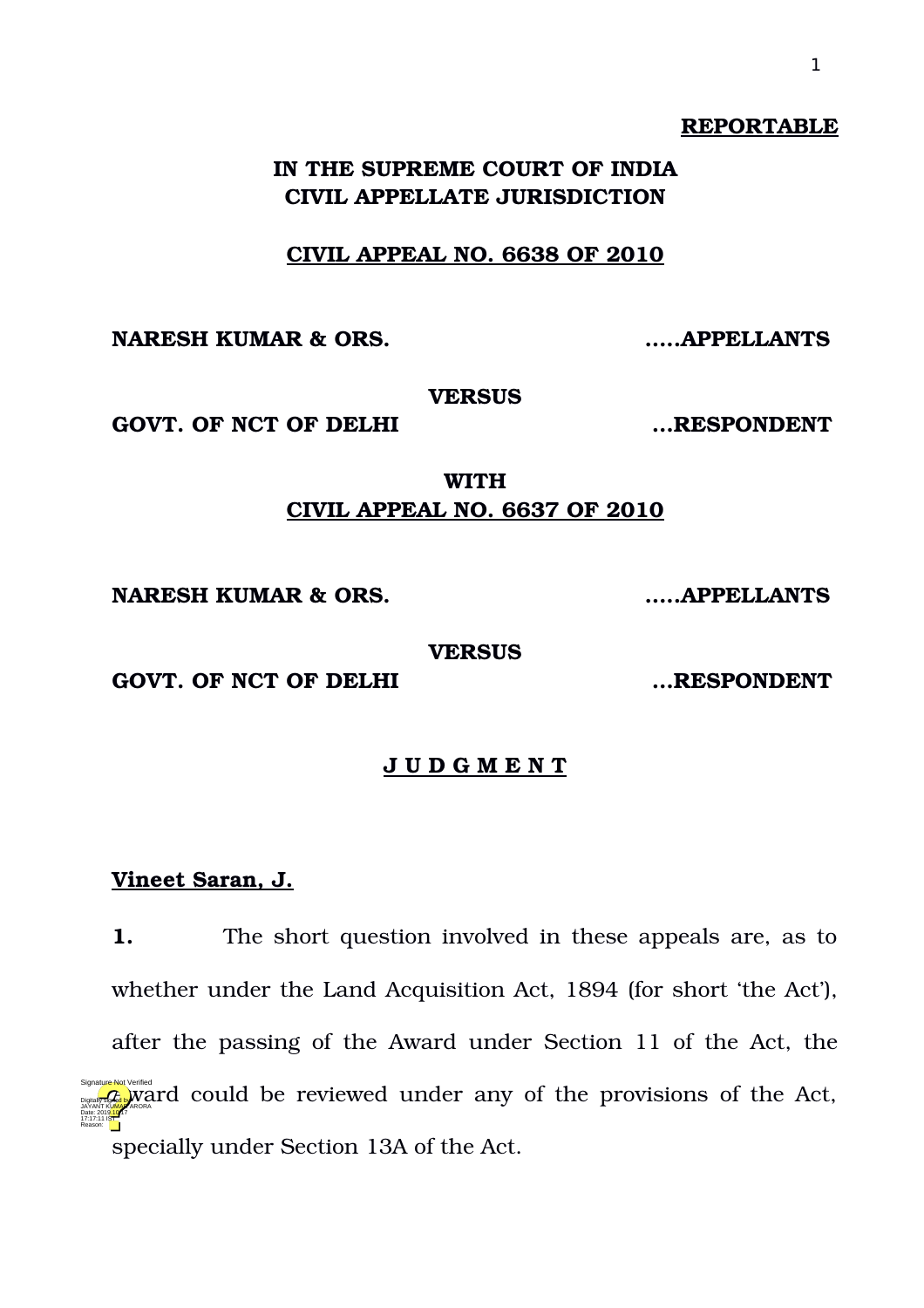**2.** Brief facts of this case, relevant for the purpose of the present appeals are, that land of the appellants was sought to be acquired by a notification dated 23.05.2002 issued under Section 4 of the Act, followed by a declaration under Section 6 of the Act issued on  $17.12.2002$ . An Award bearing  $no.16/03-04$  dated 01.10.2003 was passed by the Land Acquisition Collector awarding compensation of Rs.1,97,08,397/ in favour of the appellants, out of which, an amount of Rs.1,87,10,194/ was paid to the appellants and the balance amount of Rs.9,98,203/-, along with interest, still remains to be paid.

**3.** Then on 14.07.2004, a Review Award was passed by the Land Acquisition Collector, reducing the amount of compensation by Rs.49,39,195/ on the ground that the compensation ought not to have been awarded in respect of alleged illegal structures on the land, which had wrongly been awarded by the Award dated 01.10.2003. Such amount was thus deducted by the Review Award. The appellants were unaware of the said Review Award having been passed and, in the meantime, a Supplementary Award dated 27.10.2004 was passed in favour of the appellants for an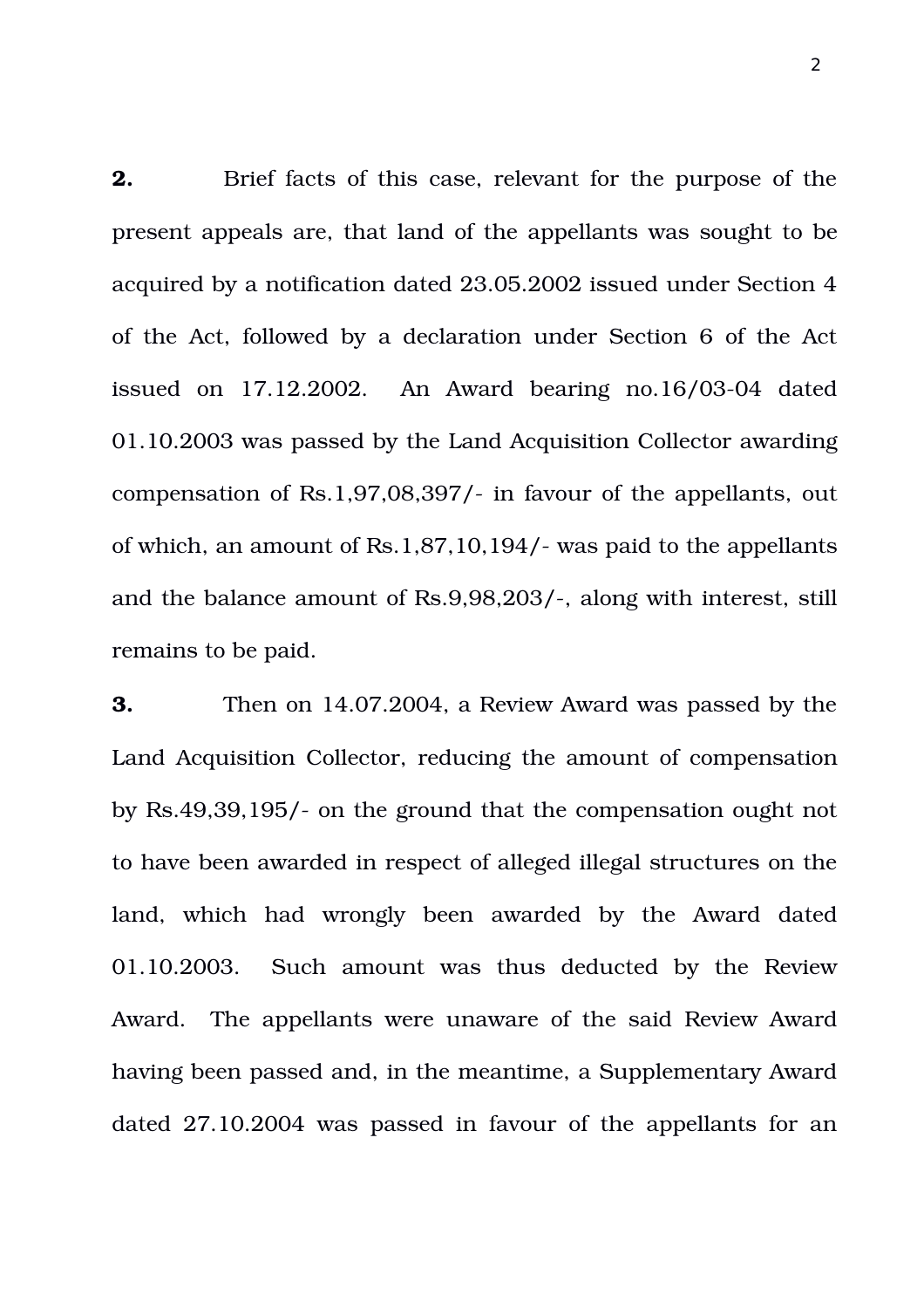amount of Rs.45,36,781.64 paise towards compensation for the trees on the land which was acquired.

**4.** The appellants then filed Writ Petition (C) No.2185 of 2008 praying for release of the compensation in respect of the Supplementary Award dated 27.10.2004. On having been informed of the passing of the Review Award No.16/03-04 on  $14.07.2004$ , which information was furnished to the appellants in response to an RTI application dated 18.12.2007, the appellants then filed Writ Petition (C) No.381 of 2009 challenging the Review Award dated 14.07.2004. Both the Writ Petitions were heard together and dismissed by a common judgment dated 04.03.2010 passed by the Division Bench of the Delhi High Court, which is under challenge in the present appeals.

**5.** The contention of the learned Counsel for the appellants is that after the Award had been passed on 01.10.2003 under Section 11 of the Act, the same had become final as per Section 12 of the Act, and the same could not have been reviewed under any provision of the Act. It has been contended that the only provision is for correction of clerical errors etc. under Section 13A of the Act, which only permits the Collector to correct any clerical or arithmetical mistake in the Award, and that too within a period of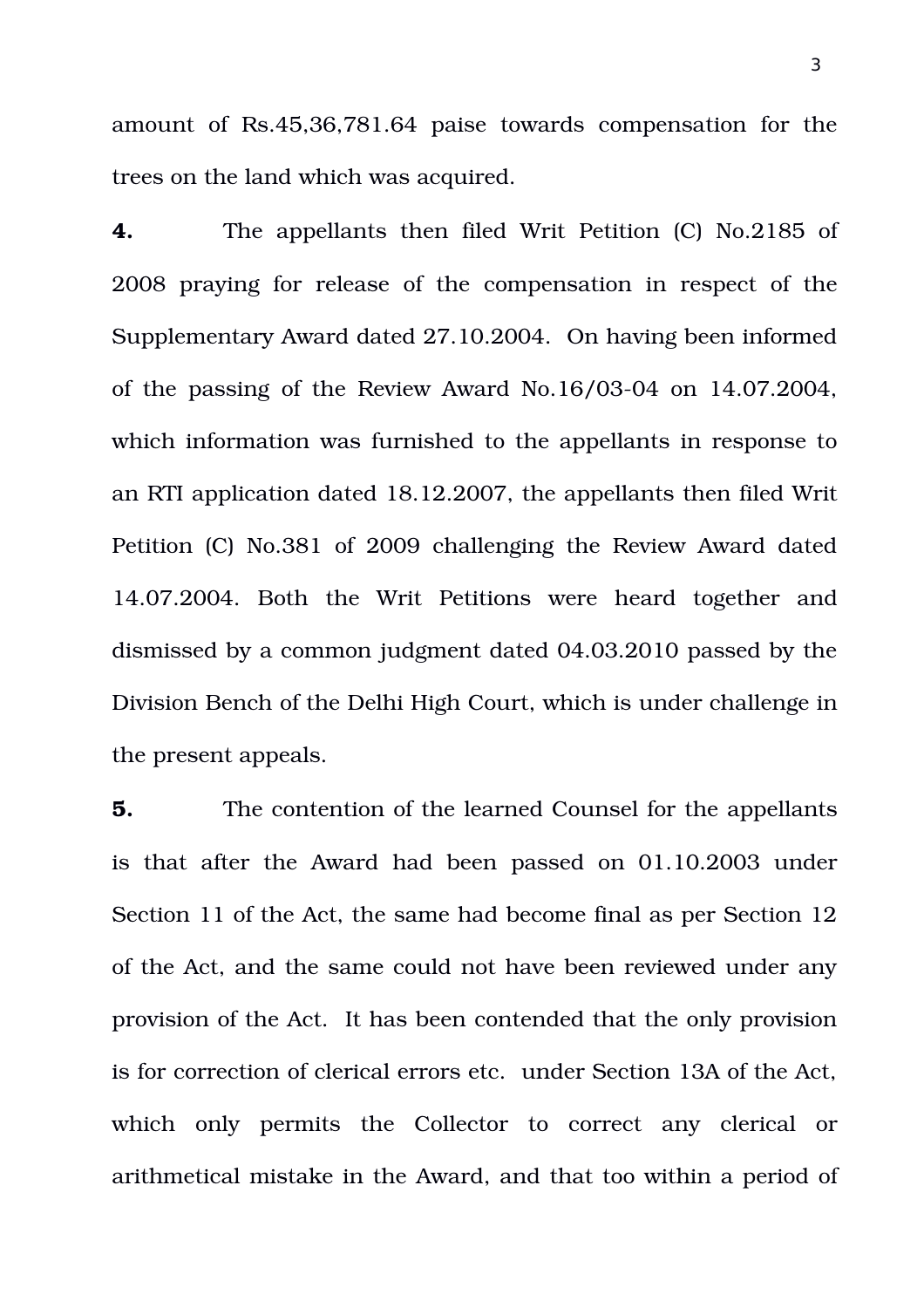six months and not beyond. It is thus contended that Award dated 01.10.2003 had attained finality, and could not have been reviewed under any of the provisions of the Act. It is lastly contended that the Supplementary Award dated 27.10.2004 was passed for compensation of the trees on the land of appellants, which amount ought to have been paid and the High Court has wrongly denied the same.

**6.** Per contra, learned Counsel for the respondent submitted that a mistake committed by the Land Acquisition Collector, while passing the Award dated 01.10.2003, could be corrected at any time, and in the present case, the Award included the compensation for the illegal structure, which ought not to have been paid to the petitioner as the same would not be payable under the  $8<sup>th</sup>$  Clause of Section 24 of the Act. It has been contended that a mistake which had occurred in the Award could be corrected by the Land Acquisition Collector at any time, and in the present case, the same was done on the instruction of the Secretary, Land and Building, which was duly approved by the Lieutenant Governor. Though it is submitted that notice of the proceedings in the Review Award was sent to the appellants, but the same is denied by the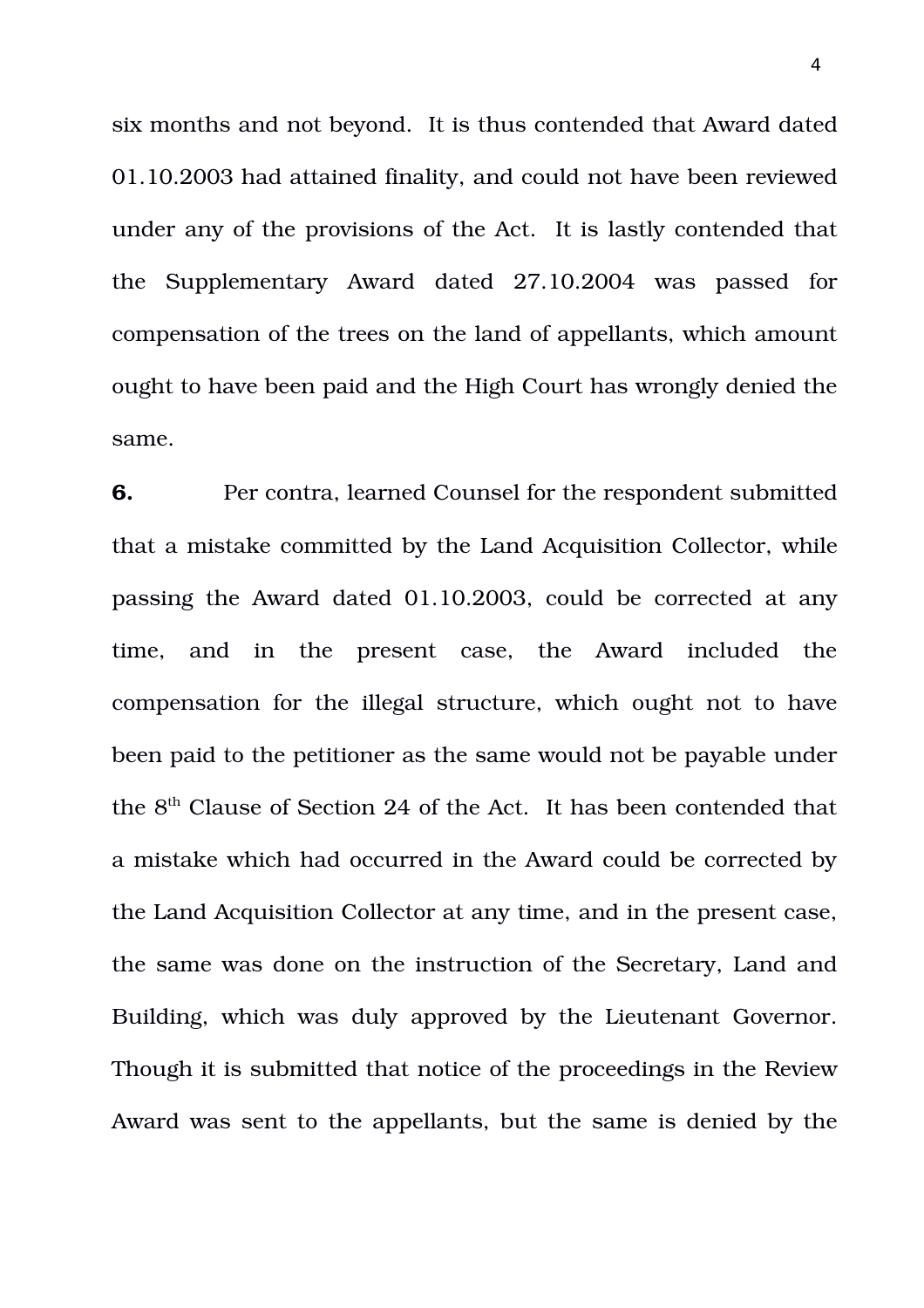appellants, who have thus contended that they had no knowledge of the proceedings of the Review Award.

**7.** We have heard learned Counsel for the parties at length and have perused the material on record.

**8.** There is no provision under the Land Acquisition Act, 1894 for review of the Award once passed under Section 11 of the Act and had attained finality. The only provision is for correction of clerical errors in the Award which is provided for under Section 13A of the Act, which was inserted with effect from 24.09.1984. The relevant Section 13A of the Act reads as under:

> *13A. Correction of clerical errors, etc. – (1) The Collector may, at any time but not later than six months from the date of the award, or where he has been required under section 18 to make a reference to the Court, before the making of such reference, by order, correct any clerical or arithmetical mistakes in the award or errors arising therein either on his own motion or on the application of any person interested or a local authority: Provided that no correction which is*

> *likely to affect prejudicially any person shall be made unless such person has been given a reasonable opportunity of making a representation in the matter.*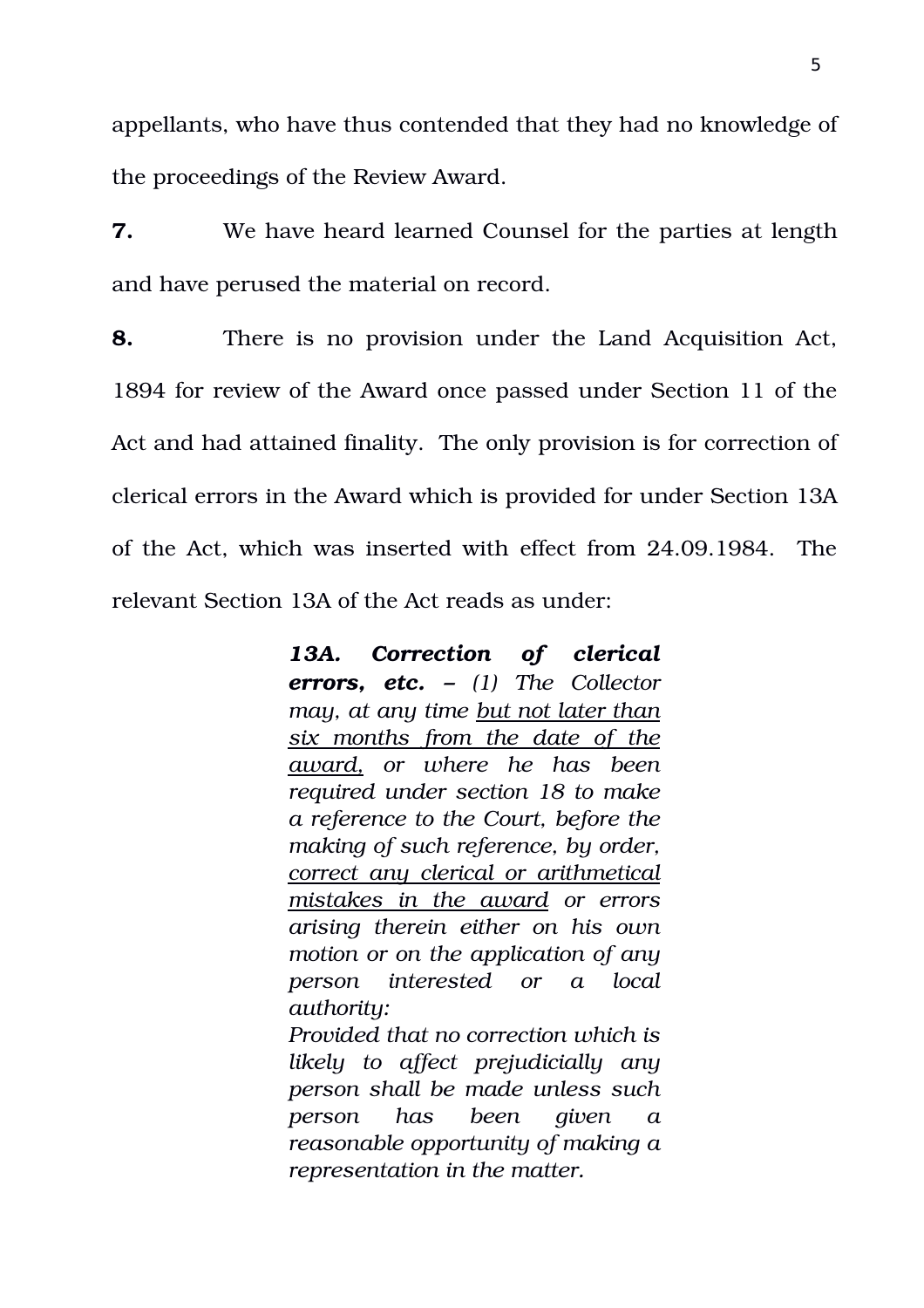*(2) The Collector shall give immediate notice of any correction made in the award to all the persons interested. (3) Where any excess amount is proved to have been paid to any person as a result of the correction* made under sub-section (1), the *excess amount so paid shall be liable to be refunded and in the case of any default or refusal to pay, the same may be recovered as an arrear of land revenue.*

*(emphasis supplied)*

A bare reading of the said Section 13A would make it clear that the same is not a provision for Review of the Award but only for correction of clerical or arithmetical mistakes in the Award. It is further provided in the sub-Section (1) of Section 13A that the said correction can be made at any time, but not later than six months from the date of award. In the present case, the Land Acquisition Collector has actually not made any correction of clerical or arithmetical mistake, but has in fact reviewed the Award dated 01.10.2003 by its Review Award no.16/03-04 dated 14.07.2004, which was also clearly passed beyond such period of six months.

**9.** In our considered view, the Review Award could not have been passed under Section 13A of the Act, which is meant only for correction of any clerical or arithmetical mistake. There is no other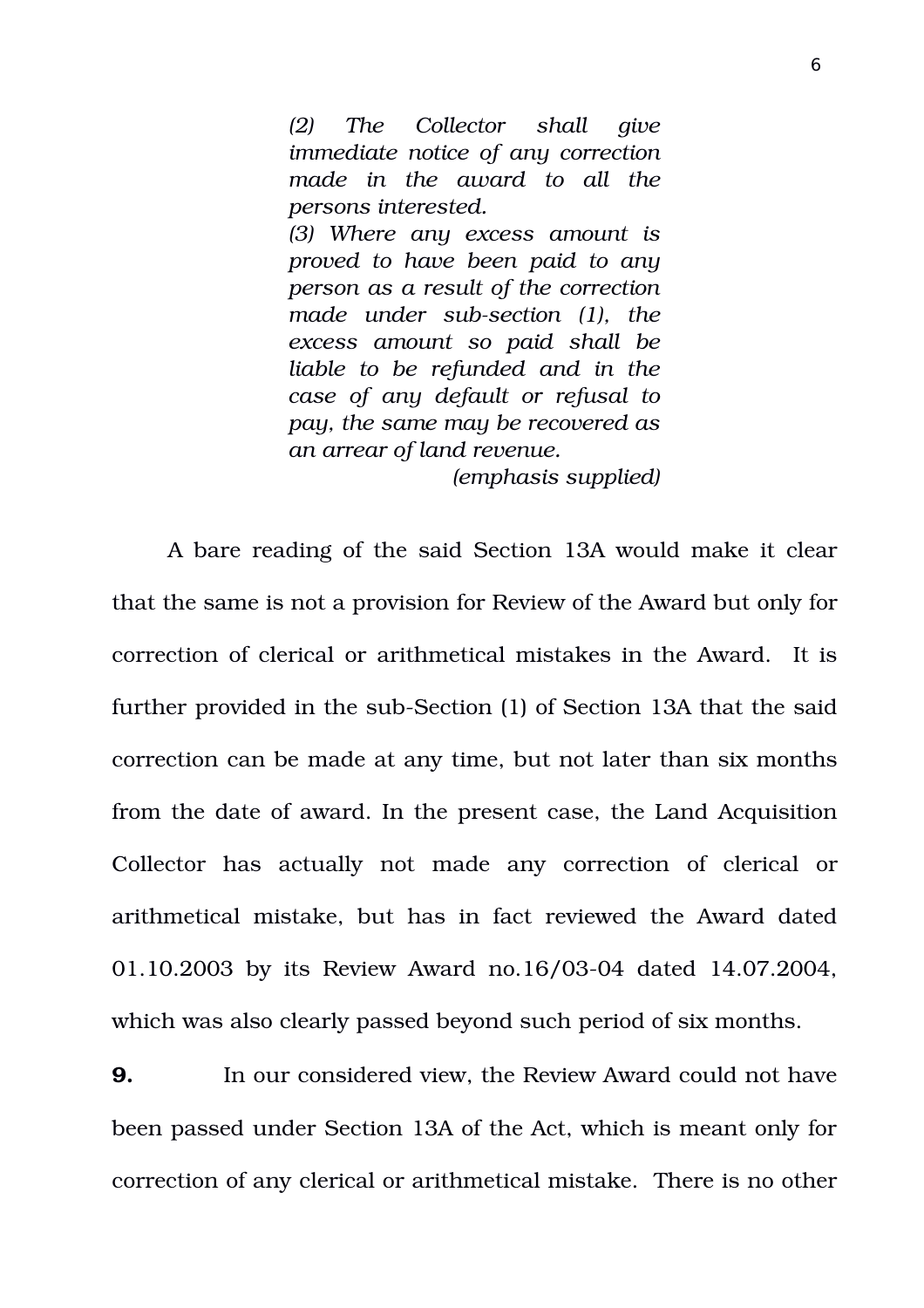provision in the Act under which the said order dated 14.07.2004 could have been passed.

**10.** In the present case, the compensation for the structure on the land has been deducted from the Award dated 01.10.2003 by the Review Award dated 14.07.2004 on the ground of the same being illegal structure, which actually amounts to Review of the Award and cannot be said to be a correction of any clerical or arithmetical mistake. The question whether the structure on the land of the appellants was legal or illegal could only be decided after the parties were given opportunity to adduce evidence, which correction cannot be termed as correction of any clerical or arithmetical mistake. There being no provision under the Land Acquisition Act, 1894 for review of the Award, the passing of the order dated  $14.07.2004$  in Review Award no.16/03-04 cannot be justified in law.

**11.** Section 12 of the Act clearly provides that the Award of the Collector shall become final on the same being filed in the Collector's office, of which the Collector shall give immediate notice to the persons interested. From the facts of this case, it is clear that the Award dated 01.10.2003, of which due notice had been given to the appellants and part compensation had also been paid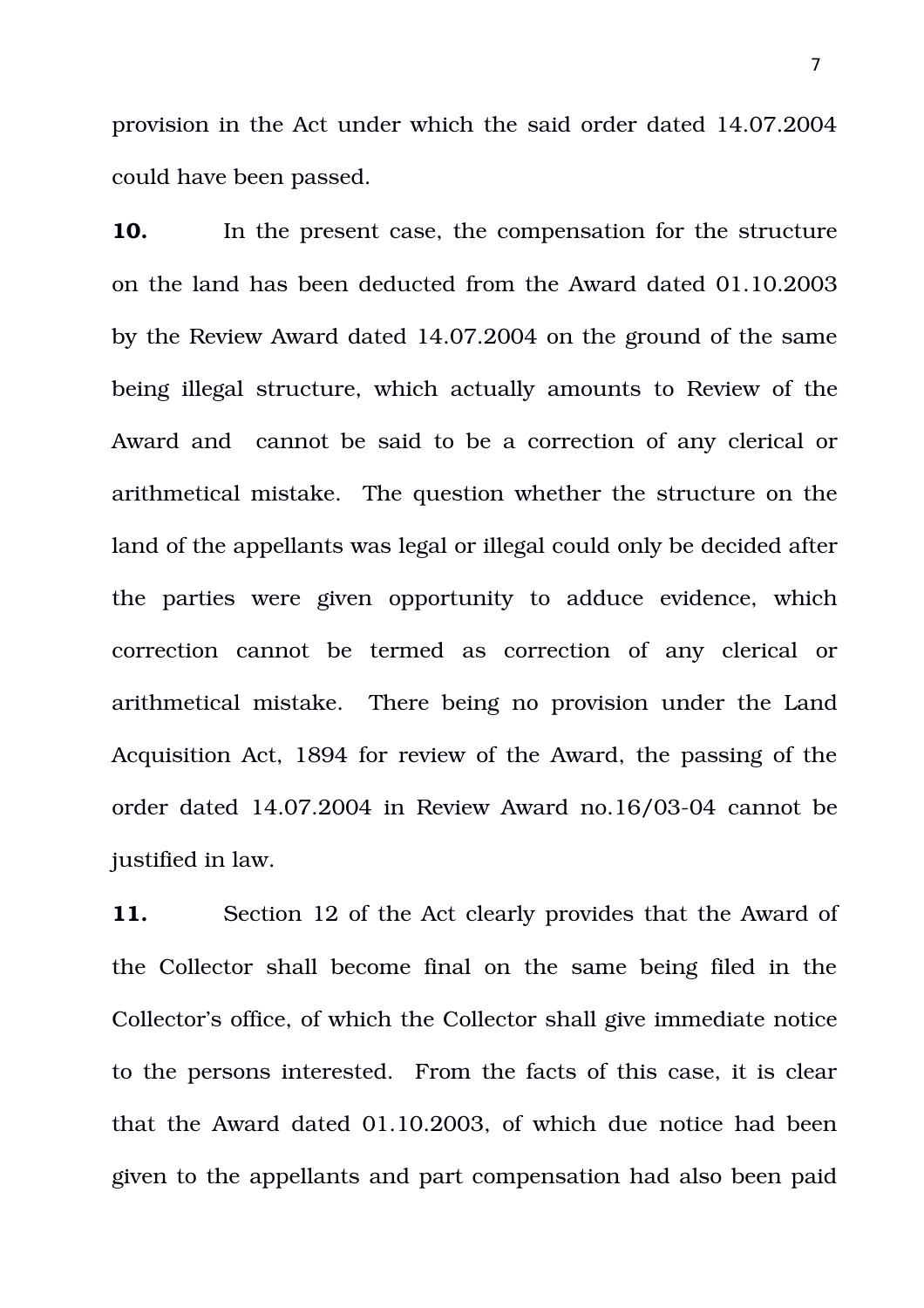to the appellants in pursuance thereto, had become final and the same could not have been reviewed, and that too beyond a period of six months, within which period only clerical or arithmetical mistakes could have been corrected.

**12.** It is settled law that the power of Review can be exercised only when the statute provides for the same. In the absence of any such provision in the concerned statute, such power of Review cannot be exercised by the authority concerned. This Court in the case of *Kalabharati Advertising vs. Hemant Vimalnath Narichania (2010) 9 SCC 437,* has held as under:

*"……………*

*12. It is settled legal proposition that unless the statute/rules so permit, the review application is not maintainable in case of judicial/quasi-judicial orders. In the absence of any provision in the Act granting an express power of review, it is manifest that a review could not be made and the order in review, if passed, is ultra vires, illegal and without jurisdiction. (Vide Patel Chunibhai Dajibha v. Narayanrao Khanderao Jambekar [AIR 1965 SC 1457] and Harbhajan Singh v. Karam Singh [AIR 1966 SC 641] .)*

*13. In Patel Narshi Thakershi v. Pradyuman Singhji Arjunsinghji [(1971) 3 SCC 844 :*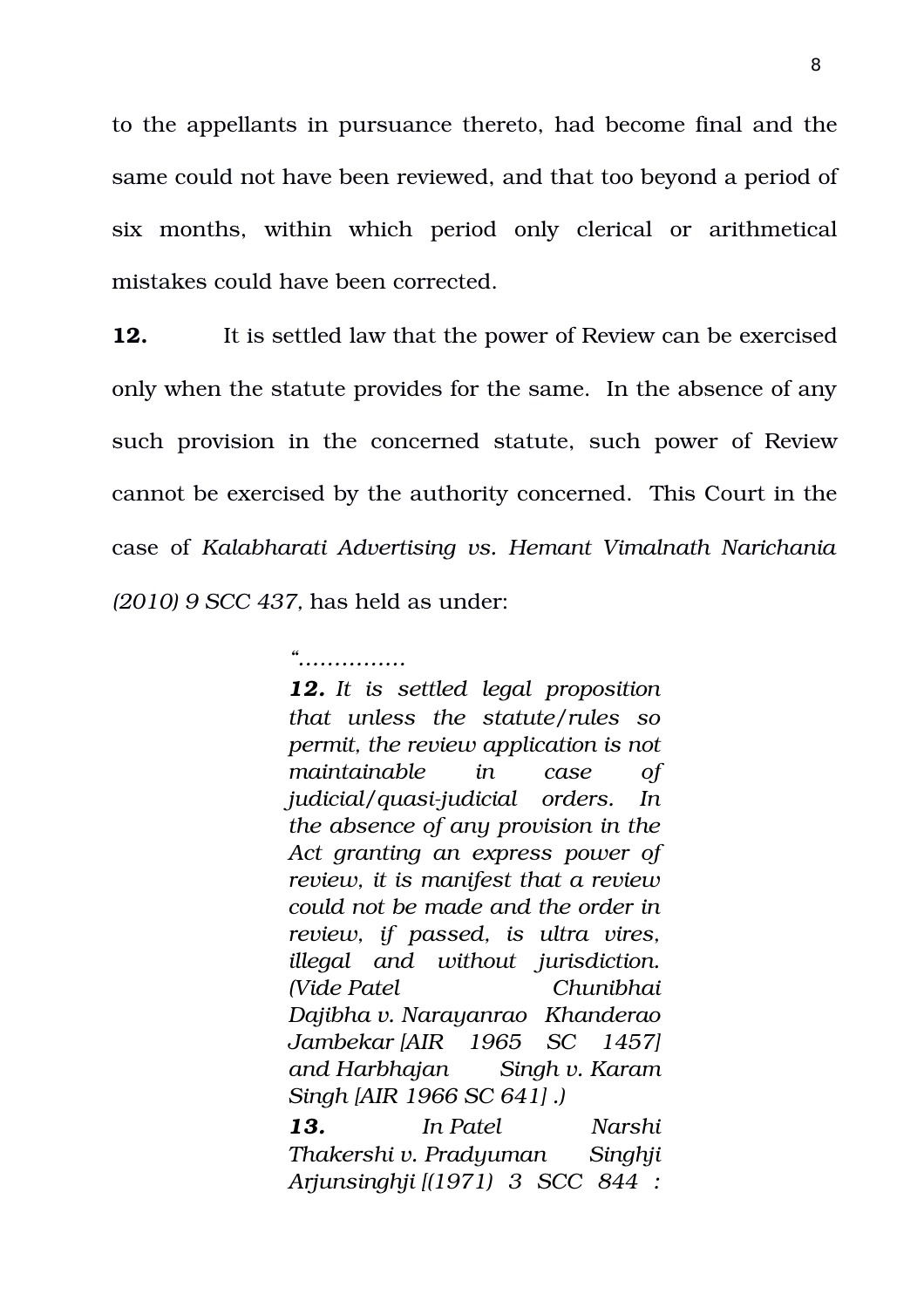*AIR 1970 SC 1273] , Major Chandra Bhan Singh v. Latafat Ullah Khan [(1979) 1 SCC 321] , Kuntesh Gupta (Dr.) v. Hindu Kanya Mahavidyalaya [(1987) 4 SCC 525 : 1987 SCC (L&S) 491 : AIR 1987 SC 2186] , State of Orissa v. Commr. of Land Records and Settlement [(1998) 7 SCC 162] and Sunita Jain v. Pawan Kumar Jain [(2008) 2 SCC 705 : (2008) 1 SCC (Cri) 537] this Court held that the power to review is not an inherent power. It must be conferred by law either expressly/specifically or by necessary implication and in the absence of any provision in the Act/Rules, review of an* earlier order is impermissible as review is a creation of statute. Jurisdiction of review can be derived only from the statute and thus, any order of review in the absence of any statutory provision for the same is a nullity, being without jurisdiction.

*14. Therefore, in view of the above, the law on the point can be summarised to the effect that in the absence of any statutory provision providing for review, entertaining an application for review or under the garb of clarification /modification/ correction is not permissible."*